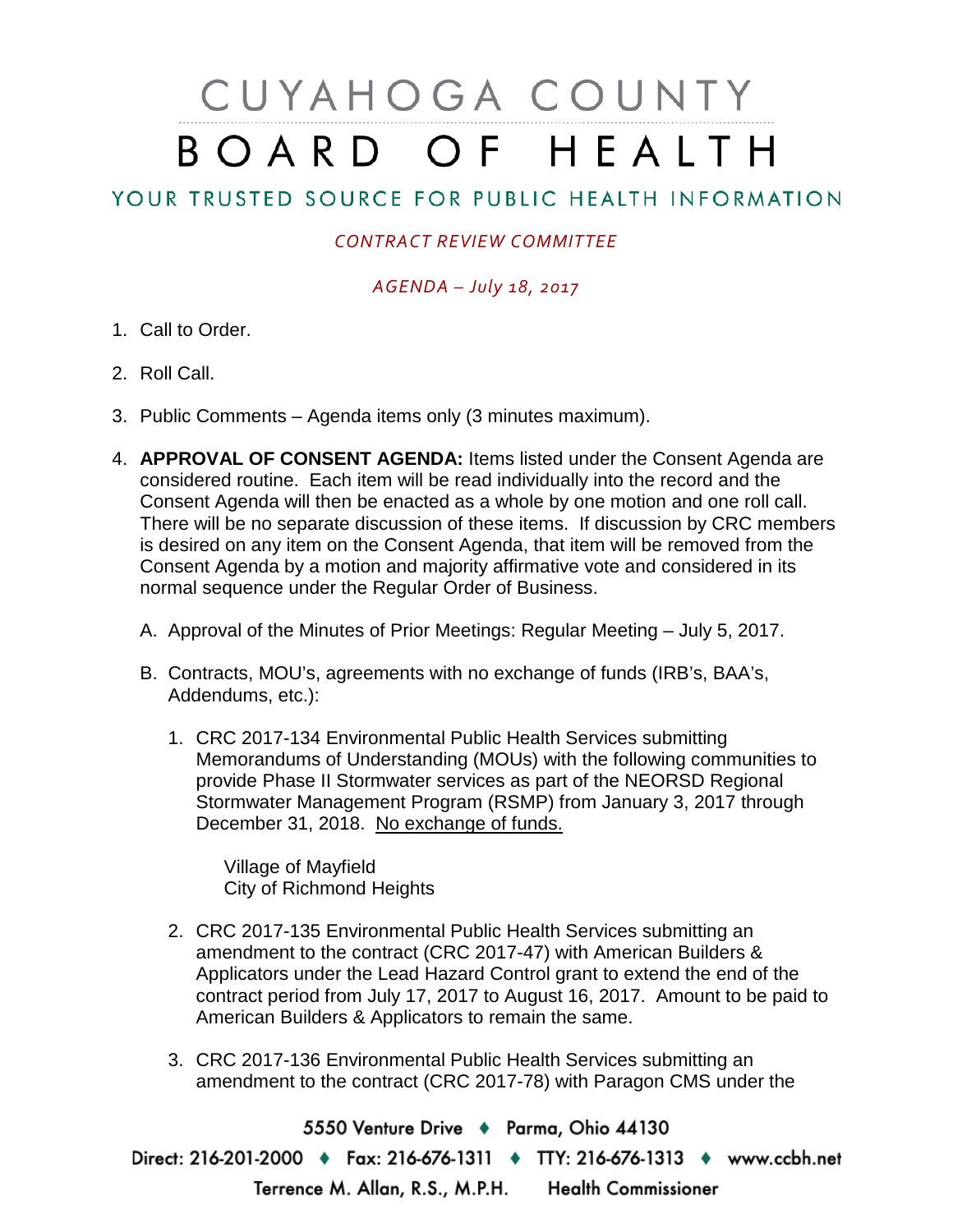Lead Hazard Control grant to extend the end of the contract period from July 30, 2017 to August 22, 2017. Amount to be paid Paragon CMS to remain the same.

#### 5. **CONTRACTS AND AWARDS:**

A. Tabled Items

None

- B. New Items For Review
	- 1. Bid/Quote Openings ≥ \$25,000.00

None

2. Bid/Quote Openings < \$25,000.00

*Lead Program* 

- a. CRC 2017-137 16000 Nelamere (Down & Up) East Cleveland, Ohio 44112
- b. CRC 2017-138 1541 Lakewood Ave (Down & Up) Lakewood, Ohio 44107
- c. CRC 2017-139 9326 Plymouth Ave. Garfield Heights, Ohio 44125

*Household Sewage Program* 

- d. CRC 2017-140 3900 Ellendale Rd Moreland Hills, Ohio 44022
- 3. Expenditures: Contracts < \$25,000.00
	- a. CRC 2017-141 Prevention and Wellness Services submitting a contract with Pregnant With Possibilities Resource Center (PPRC) under the Teen Wellness Initiative grant from July 1, 2017 through December 31, 2017. Amount to be paid to PPRC is not to exceed \$11,250.00.

5550 Venture Drive ♦ Parma, Ohio 44130 Direct: 216-201-2000 ♦ Fax: 216-676-1311 ♦ TTY: 216-676-1313 ♦ www.ccbh.net Terrence M. Allan, R.S., M.P.H. **Health Commissioner**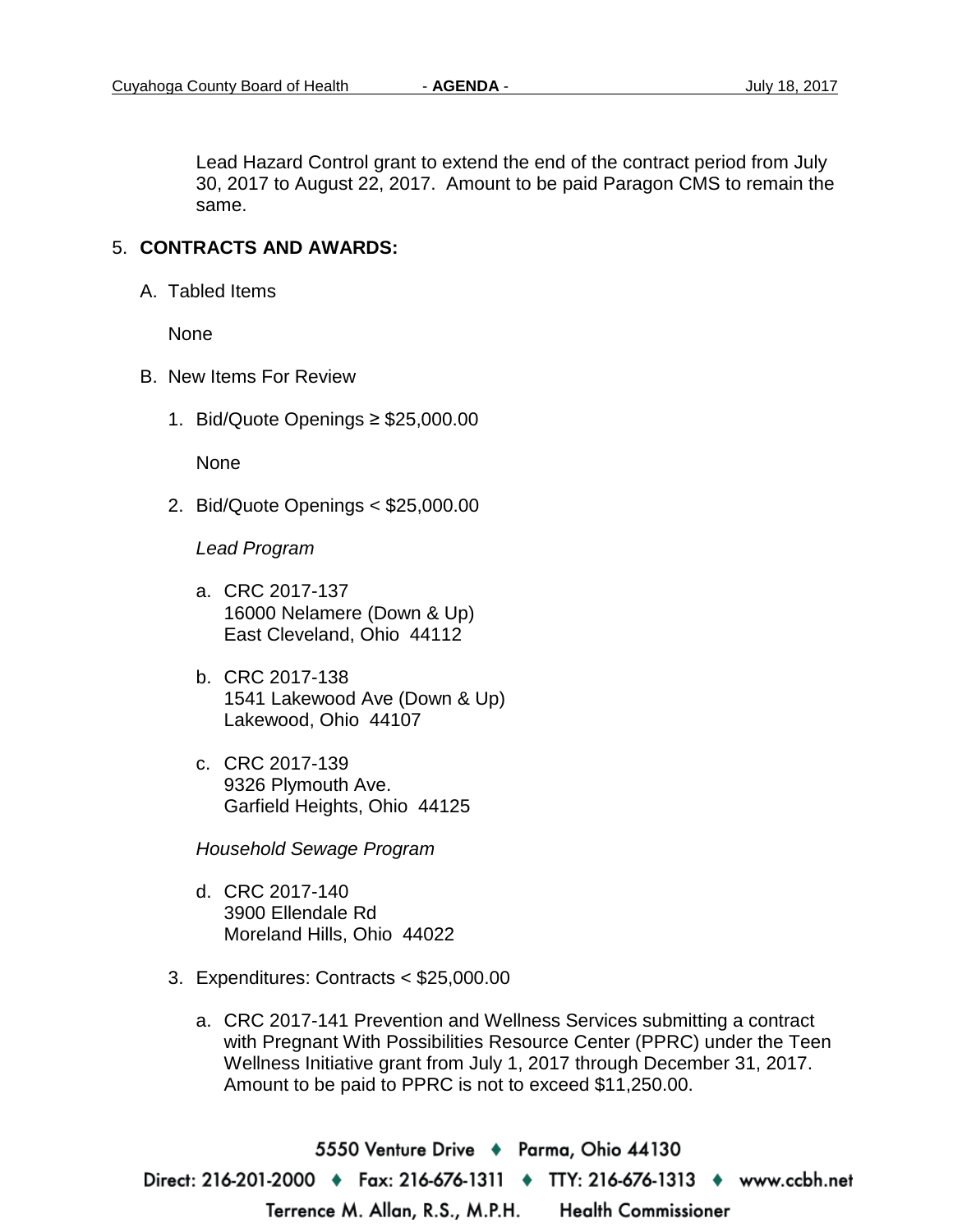Purpose: To implement an evidence based sexual health curriculum in two community-based centers within the cities with the highest teen birth rates in Cuyahoga County.

Funding Source: 100% reimbursable through the FYI2018 TWI grant.

b. CRC 2017-142 Environmental Public Health Services submitting a contract with Union County General Health District under the ODH 2017 Injury Prevention grant from June 1, 2017 through December 31, 2017. Amount to be paid to Union County General Health District is not to exceed \$5,000.00.

Purpose: This contract is for a mini-grant, utilizing supplemental funding as instructed by the Ohio Department of Health, for Union County General Health District to develop an Opioid Overdose Surveillance Plan and Opioid Overdose Review Committee. This project will help to identify risk factors, utilize collected information to inform prevention strategies and reduce drug overdose morbidity and mortality in Union County.

Funding Source: 100% reimbursable through the FY2017 ODH Injury Prevention Grant.

c. CRC 2017-143 Environmental Public Health Services submitting an amendment to the contract (CRC 2017-77) with BDL General Contracting under the Lead Hazard Control grant to increase the amount to be paid to BDL General Contracting from \$18,600.00 to \$18,973.75.

Purpose: To complete additional work related to windows as identified by the Shaker Heights Architectural Review Board.

Funding Source: 100% reimbursable through the Lead Hazard Control Program.

d. CRC 2017-144 Prevention and Wellness Services submitting an addendum to the contract (Resolution 2016-10) with Quarry Hill Orchards under the USDA Farm to School grant to decrease the amount to be paid to Quarry Hill Orchards from \$20,000.00 to \$16,331.30.

Purpose: To decrease original contract amount due to a change in grant deliverables.

Funding Source: 100% reimbursable through the USDA Farm to School grant

5550 Venture Drive + Parma, Ohio 44130 Direct: 216-201-2000 ♦ Fax: 216-676-1311 ♦ TTY: 216-676-1313 ♦ www.ccbh.net **Health Commissioner** Terrence M. Allan, R.S., M.P.H.